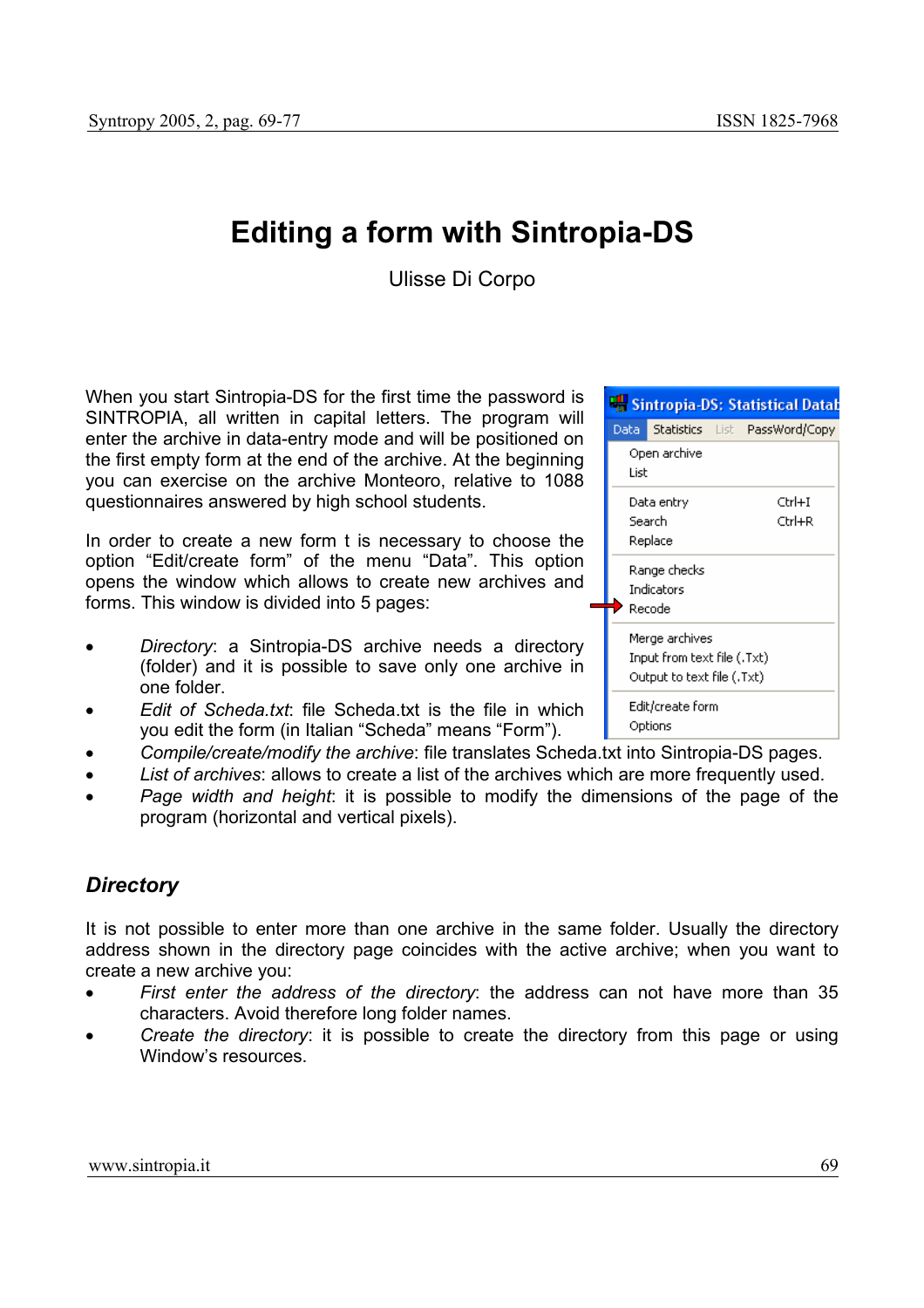## *Edit file Scheda.TXT*



File Scheda.Txt needs to be edited in the directory where the archive will be created; this file contains information about the structure of the record, items names, labels.

Scheda.Txt is a text file which you can edit with Sintropia-DS page "Edit of Scheda.txt". But when the dimension of the file exceeds 32k (32,000 characters) it is necessary to use a word processor (for example Word-Pad) and remember to save the file always as text (.Txt).

File Scheda.Txt contains:

- 1. the name of the archive (first line);
- 2. text command lines, which start with *\*T* and are followed by lines with the text which will be shown on the form (for example questions and instructions);
- 3. field command lines, which start with **\*C** and are followed by the definition of the data;
- 4. page command lines, which start with *\*P* and divide the form into different pages.

### *Text command line (\*T)*

A command line start with the character \*. Commands are written in capital letters, all what is written in small letters is omitted and considered as a note, except for the words: *elvetico, courier, arial, modern, roman* which define the font type. In a form it is possible to specify at the most 9 combinations of colours, fonts, and character dimensions. When this number of combinations is exceeded information will be shown using the first combination of characters. If the colour, justification, dimension are not specified, the program will use the definitions of the last field. When no indication is given the colour black is used, text will start from the left of the form at pixel n. 5 and will be justified to the left. If you want to start text at a different pixel position you use the

| <b>COMMANDS RELATIVE TO TEXT (*T) </b> |                         |  |
|----------------------------------------|-------------------------|--|
| "C"                                    | Centered text           |  |
| $"$ $\lt$ $''$                         | Left justified text     |  |
| $^{\prime\prime}$                      | Right justified text    |  |
| $\mathbf{v}$<br>$^{\prime}$            | Underlined text $($ $)$ |  |
| "T"                                    | <b>Italics</b>          |  |
| "M"                                    | Bold                    |  |
| "S"                                    | Normal text             |  |
| "G"                                    | Big character           |  |
| "P"                                    | Small character         |  |
| "N"                                    | Black                   |  |
| "R"                                    | Red                     |  |
| "R"                                    | Blue                    |  |
| $W\setminus\mathcal{V}''$              | Green                   |  |

character X followed by the number of the horizontal pixel, or character Y followed by the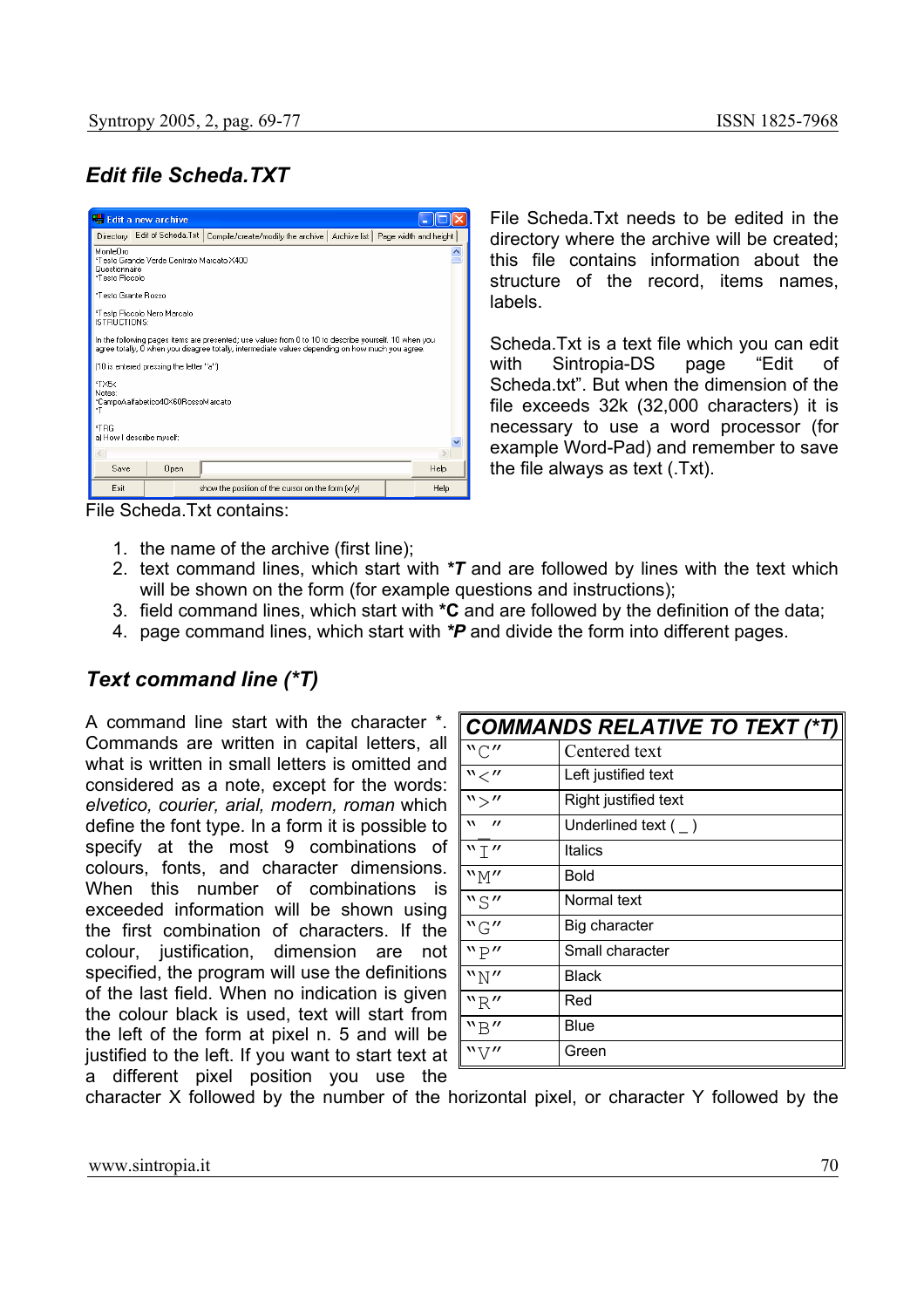number of the vertical pixel (starting from the top). If character Y is followed by an equal sign (Y=) text will be written at the same vertical position used by the last definition. Text command lines are followed by one or more lines of text which will be shown on the page.

## **Field Command line** *(\*C)*

| Commands relative to fields $(*C)$ |                   |  |
|------------------------------------|-------------------|--|
| "T"                                | <b>Italics</b>    |  |
| ``M''                              | Bold              |  |
| "S"                                | Normal (bold off) |  |
| "G"                                | Big text          |  |
| "P"                                | Small text        |  |
| ``N''                              | <b>Black text</b> |  |
| "R"                                | Red text          |  |
| "B"                                | <b>Blue text</b>  |  |
|                                    | Green text        |  |

Commands are written in capital letters, all what is written in small letters is omitted and considered as a note, except for the words: *elvetico, courier, arial, modern, roman* which define the font type. By default fields start at X position 100 (100 pixel from the left). If you want to start the field at a different pixel position use character X followed by the number of the horizontal pixel, or character Y and followed by the number of the vertical pixel (starting from the top). If character Y is followed by an equal sign  $(Y=)$  field will be shown at the same vertical position used by the last definition. Letter Z followed by the horizontal position tells where the field will end; when not used the right margin of the form will be used. Field command characters **\*C** are followed by the definition of data type:

| Data type     |                                                                                                                                                                                                                                                                |  |  |
|---------------|----------------------------------------------------------------------------------------------------------------------------------------------------------------------------------------------------------------------------------------------------------------|--|--|
| *CAnnn:       | Alphabetic field, followed by the number of characters which have been reserved (nnn).                                                                                                                                                                         |  |  |
| $*CC$         | Coded field. Coded fields are all those which use a list of labels. For example:                                                                                                                                                                               |  |  |
|               | *T                                                                                                                                                                                                                                                             |  |  |
|               | <b>MARITAL STATUS</b>                                                                                                                                                                                                                                          |  |  |
|               | $*CC$                                                                                                                                                                                                                                                          |  |  |
|               | unmarried                                                                                                                                                                                                                                                      |  |  |
|               | married                                                                                                                                                                                                                                                        |  |  |
|               | separated                                                                                                                                                                                                                                                      |  |  |
|               | divorced                                                                                                                                                                                                                                                       |  |  |
|               | widow                                                                                                                                                                                                                                                          |  |  |
|               | When a coded field type is followed by the character $#$ and a number, the list of labels is stored or a<br>previously defined list with the same number is used. Attention! Labels can not start with numbers, as<br>numbers are always interpreted as codes. |  |  |
| *CCnn         | When a coded field command is followed by a number (nn) it tells to use nn fields for data-entry:<br>tells to reserve 3 fields for data-entry.<br>*CC3                                                                                                         |  |  |
| *CCnn,c       | If the number of fields is followed by a comma and a number (c) it tells to divide fields in "c" lines. For                                                                                                                                                    |  |  |
|               | example *CC21,3 will reserve 7 lines with 3 fields for each line.                                                                                                                                                                                              |  |  |
| $^{\star}$ CQ | Quantitative field from $-32,000$ to $+32,000$                                                                                                                                                                                                                 |  |  |
| $^{\star}$ CL | Long quantitative field from -999,999,999 to +999,999,999                                                                                                                                                                                                      |  |  |
| $*$ CT        | Territorial field (uses official census lists of towns)                                                                                                                                                                                                        |  |  |
| $*CO$         | Time field                                                                                                                                                                                                                                                     |  |  |
| $^{\star}CD$  | Date field                                                                                                                                                                                                                                                     |  |  |
| $^{\ast}CP$   | Percentage field                                                                                                                                                                                                                                               |  |  |

**\*P** (Page) command line is used in order to change page.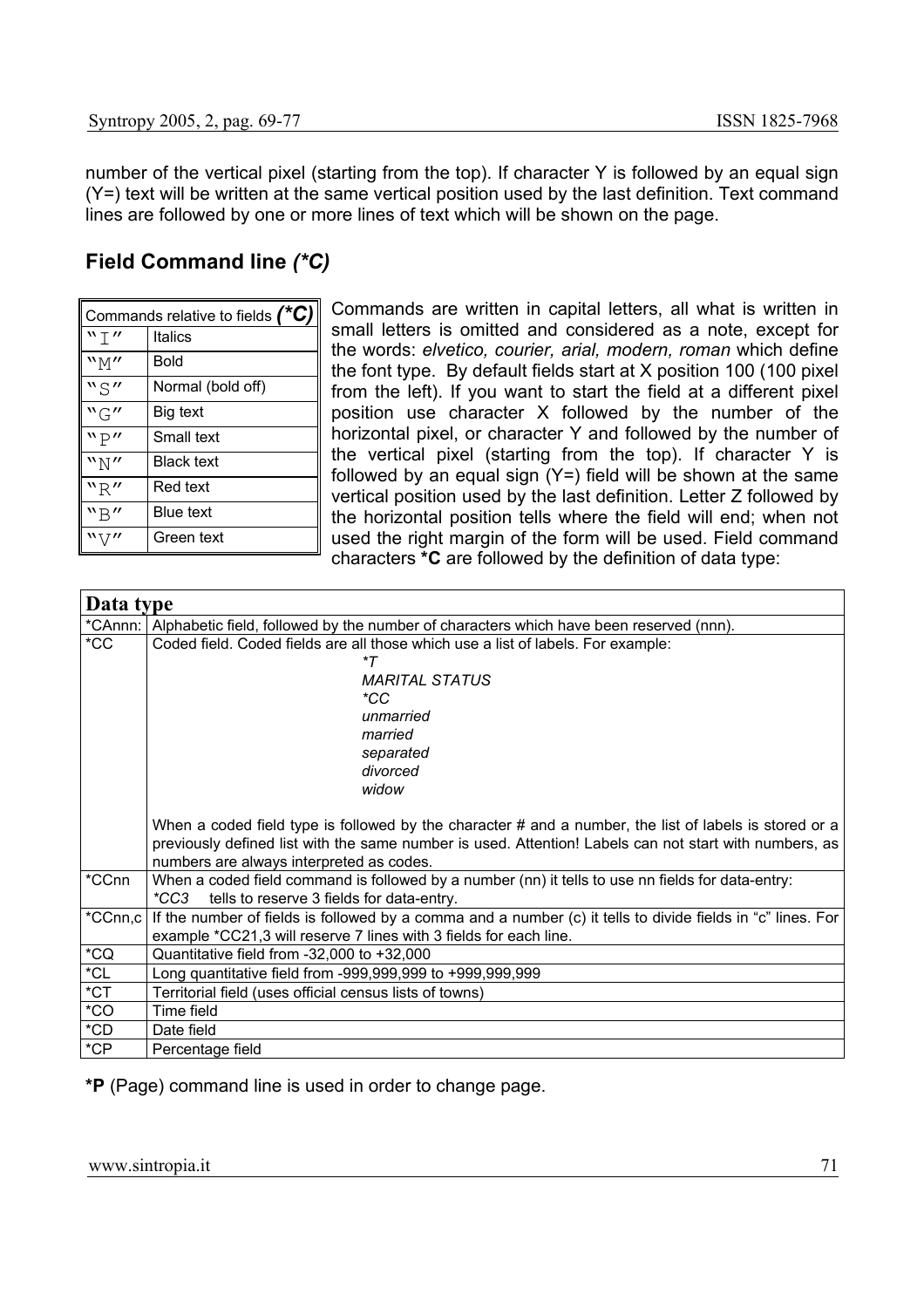### *Creation of a new archive*

Steps:

- 1. create the directory (folder) in which you want to store the archive. It is possible to create the folder using the button "Creates the directory" or using Window's options.
- 2. Edit *scheda.txt* using the page "Edit Scheda.Txt"; this page allows to edit files as long as 32,000 characters. It is usually more convenient to edit *scheda.txt* using a word processor (for example WordPad), though some programs create errors (for example Microsoft Word) due to the fact that they do not allow to share files with other programs.
- 3. While you are editing *scheda.txt* it is good habit to compile it in order to immediately see if there are errors.

For example edit the form:

| <b>Friends</b>                                                                                                                                                                                                                                                                                                                                                    |  |  |
|-------------------------------------------------------------------------------------------------------------------------------------------------------------------------------------------------------------------------------------------------------------------------------------------------------------------------------------------------------------------|--|--|
| <b>b.</b> Contact                                                                                                                                                                                                                                                                                                                                                 |  |  |
| 1. How frequently we meet:<br>a. every day<br>b. some days in a week<br>c. one time a week<br>d. two times in a month<br>e. once a month<br>f. less than once a month<br>2. Which is the quality of the contact:<br>a. Very good<br>b. good<br>c. fair<br>d. not good<br>3. Which sports does he/she like:<br>a. jogging<br>b. skiing<br>c. tennis<br>d. swimming |  |  |
|                                                                                                                                                                                                                                                                                                                                                                   |  |  |

Usually you just need to copy the word processing file and add the command lines required, for example:

```
Form 1 
*TCGMX400 
Friends 
*TPI<X5 
a. General data
```
www.sintropia.it 72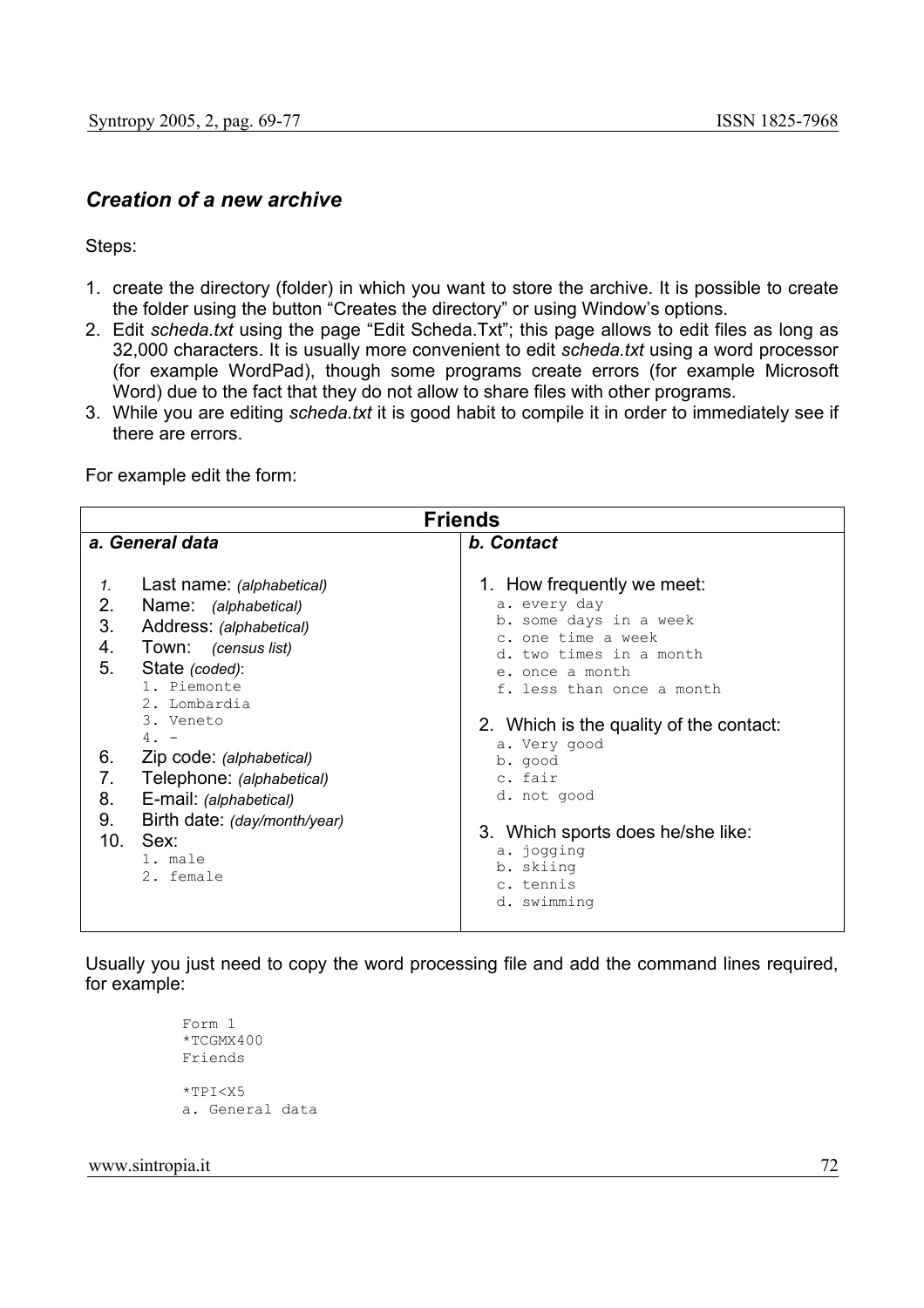```
*T I 
a1. Last Name: 
*CA50
*Ta2. Name: 
*CA50 
*Ta3. Address: 
*CA50
* T
a4. Town: 
*CT 
\star T
a5. State: 
*CC 
   Piemonte 
   Lombardia 
   Veneto 
*Ta6. Zip code: 
*CA5 
*Ta7. Telephone: 
*CA50
*Ta8. E-mail: 
*CA50
*Testo 
a9. Birth day: 
\star CD
\star T
a10. Sex: 
\starCC
  male 
  female 
*p^-*TI
b. Contact 
* TI
b1. How frequently we meet: 
*CC 
  every day 
  some days in a week 
  one time a week 
  two times in a month 
  once a month 
   less than once a month 
\starT
b2. Which is the quality of the contact: 
\star CC
  Very good 
  good 
   fair 
                                  *P starts a new page. In order to change page use 
                                  PgDn and PgUp keys.
```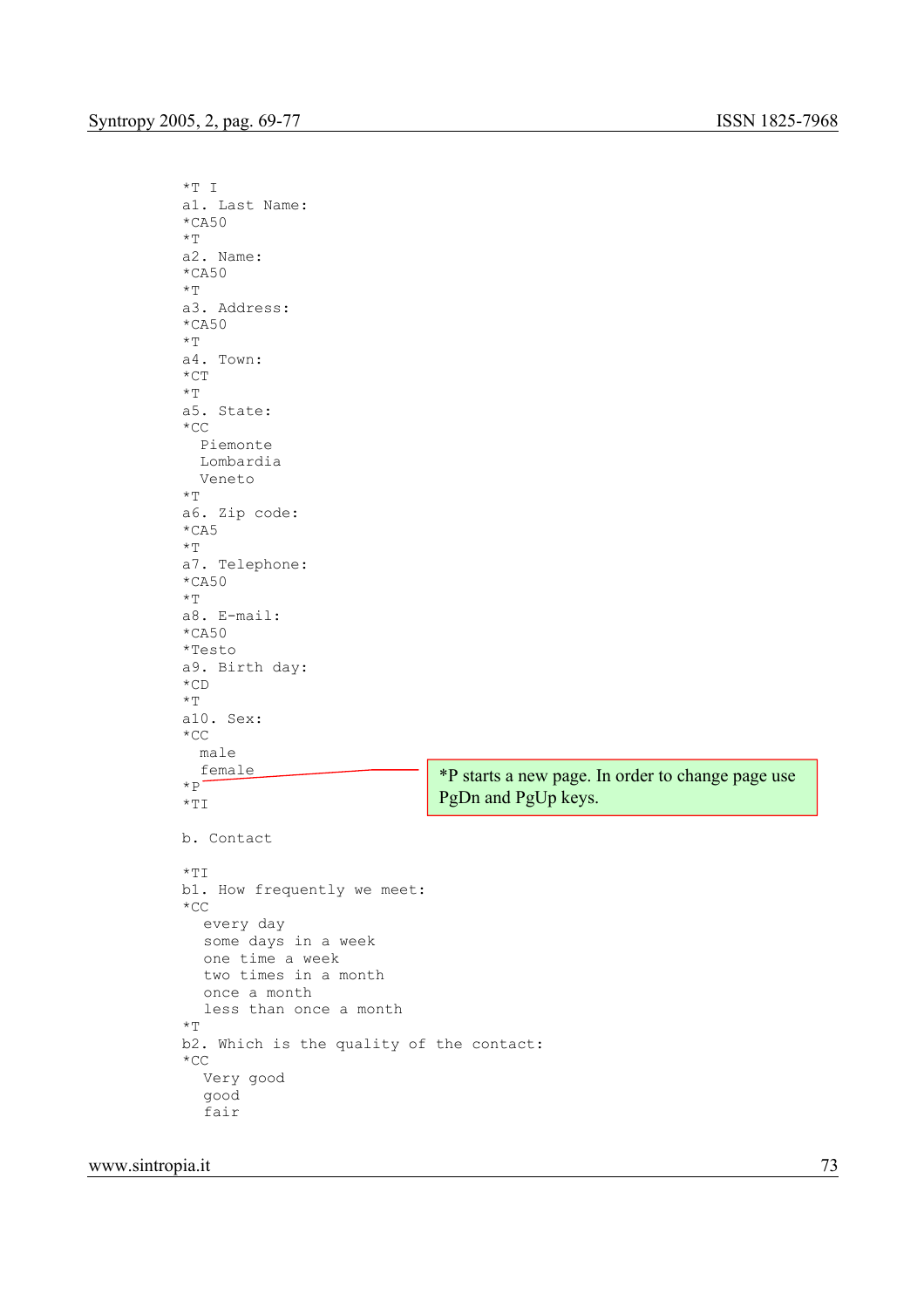```
not good 
\starTT
b3. Which sports does he/she likes: 
*CC jogging 
   skiing 
   tennis 
   swimming
```
You can copy this example and paste it in the "Edit file Scheda.Txt" window and choose the button "Compile the archive for the first time" and exit the "Edit a new archive" window. If the program shows and empty page, probably you have not saved *scheda.txt*, save *scheda.txt* and choose again the button "Compile the archive for the first time".

## *Position of the data-entry field*

|         | <b>Sintropia-DS: Statistical Database - versi</b> d |                        |   |                     |        |   |
|---------|-----------------------------------------------------|------------------------|---|---------------------|--------|---|
| Data    | Statistics List                                     |                        |   | PassWord/Copy right | – Exit |   |
| 21      | Password ON                                         | $\prec$ $\prec$ $\mid$ | 1 | $\rightarrow$       | Print  |   |
|         | b. Contact<br>b1. How frequer(>                     |                        |   |                     |        |   |
|         | b2. Which is the                                    |                        |   |                     |        |   |
|         | <b>b3. Which sport:</b>                             |                        |   |                     |        |   |
|         |                                                     |                        |   |                     |        |   |
|         | <b>Experimental Statistical Database - versio</b>   |                        |   |                     |        |   |
| Data    | - Statistics - List - PassWord/Copy right - Exit    |                        |   |                     |        | н |
|         | Password ON                                         | $\ll$                  |   | $\rightarrow$       | Print  |   |
| $x=235$ |                                                     |                        |   |                     |        |   |
|         | $=122$ <sub>atac</sub> h                            |                        |   |                     |        |   |
|         |                                                     |                        |   |                     |        |   |
|         | b1. How frequer(>                                   |                        |   |                     |        |   |
|         | b2. Which is the quality of the contact:            |                        |   |                     |        |   |

Go to the second page of the form that you have just compiled, you will see that many strings are truncated, overwritten by the data entry field. It is possible to use the button "show the position of the cursor on the form  $(x/y)$ " (in "Edit a new archive" window) to find out pixel positions on the form; in this way it is possible to click at the end of a string and find out the corresponding pixel, from which data entry field should start.

When you press the button "show the position of the cursor on the form (x/y)" the program goes back to the form and each time you click on the left button of the mouse the program will answer telling which is the X pixel position and the Y pixel position. Pointing the cursor at the end of the item b2 and clicking on the left button the X position obtained is 235. It is then possible to modify the text of Scheda.Txt in the following way:  $\star$ T

b2. Which is the quality of the contact: \*CC**X235**

Save this change and compile *scheda.txt*.

## *Logo and images*

It is possible to add an image, a logo, saved in the file "logo.bmp". The image will be shown on each page of the form starting from the left-upper angle. If you want to move the logo on the form, move the logo on the .bmp file down or right the number of pixels you want it to be moved.

www.sintropia.it 74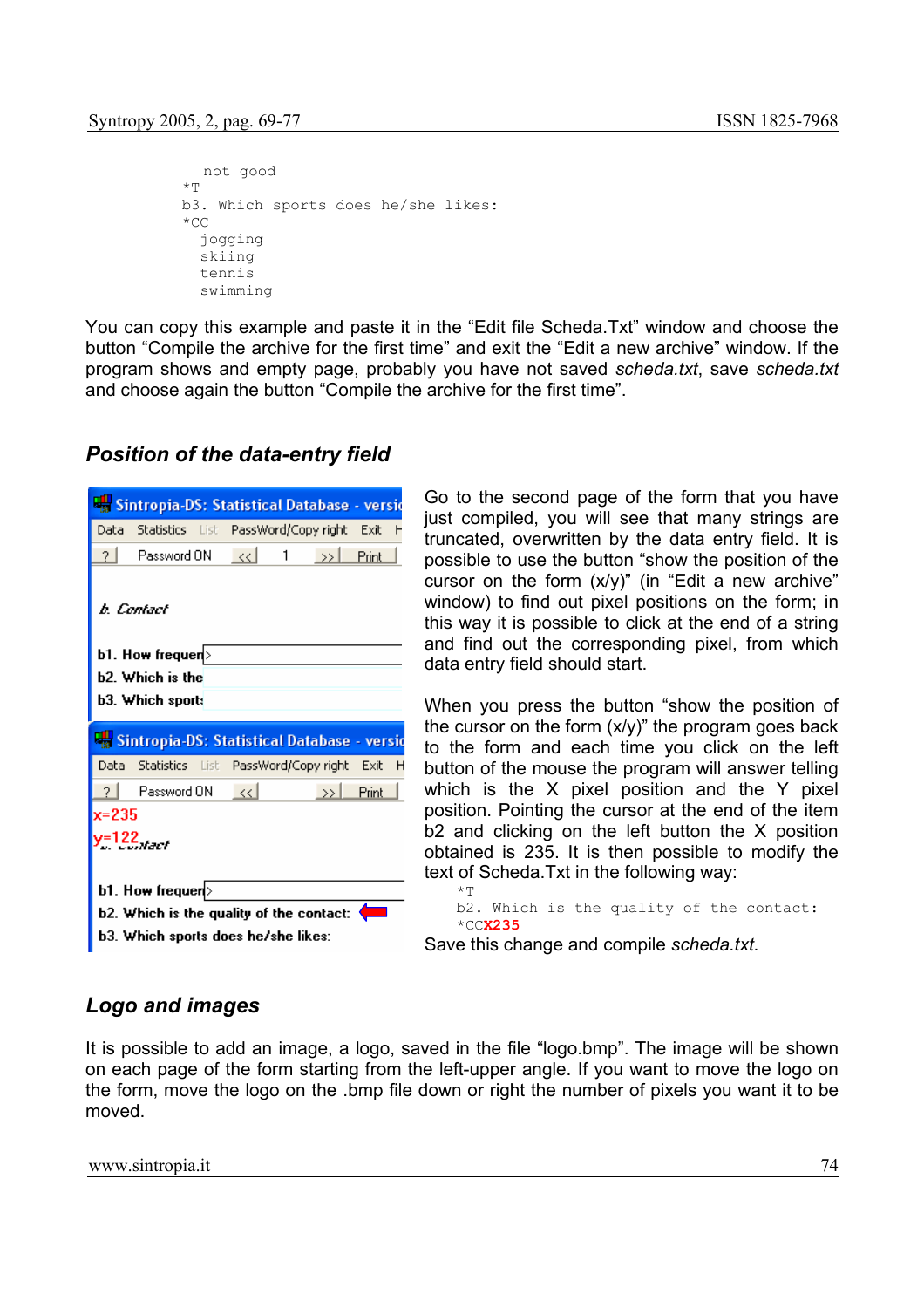#### *Compile/create/modify the archive*

This page contains 3 buttons:

- *Compile the archive for the first time*: this button is used the first time you compile the archive.
- *Compile an already existing archive*: this button is used while editing it *scheda.txt*.
- *Update parameters and erase data*: this button is used when you finish editing *scheda.tx*.

#### *Diagnostics*

The following text is found in the folder "diagnostics1":

```
Example 
\starT
Diagnostic example 
\starT
Field 1: 
*CC 
Y \cap SNo
```
If you introduce an error, for example add a field in which data type is not defined:

```
\starT
Field 2: 
*C
very good 
good 
fair 
bad
```
When compiling the program will answer with the following diagnostics:

 11, field type not defined \*C 12, List after a pointer to a list  $(\#)$  -> very good 13, List after a pointer to a list  $(\#)$  -> good 14, List after a pointer to a list  $(\#)$  -> fair 15, List after a pointer to a list  $(\#)$  -> bad

The number at the beginning of the line corresponds to the line in which the error was encountered. The program shows the text which has produced the error, in this way it is possible to find the line even when you are using a word processor which does not show line numbers. Line 11 causes errors also in the following lines with: labels are not compiled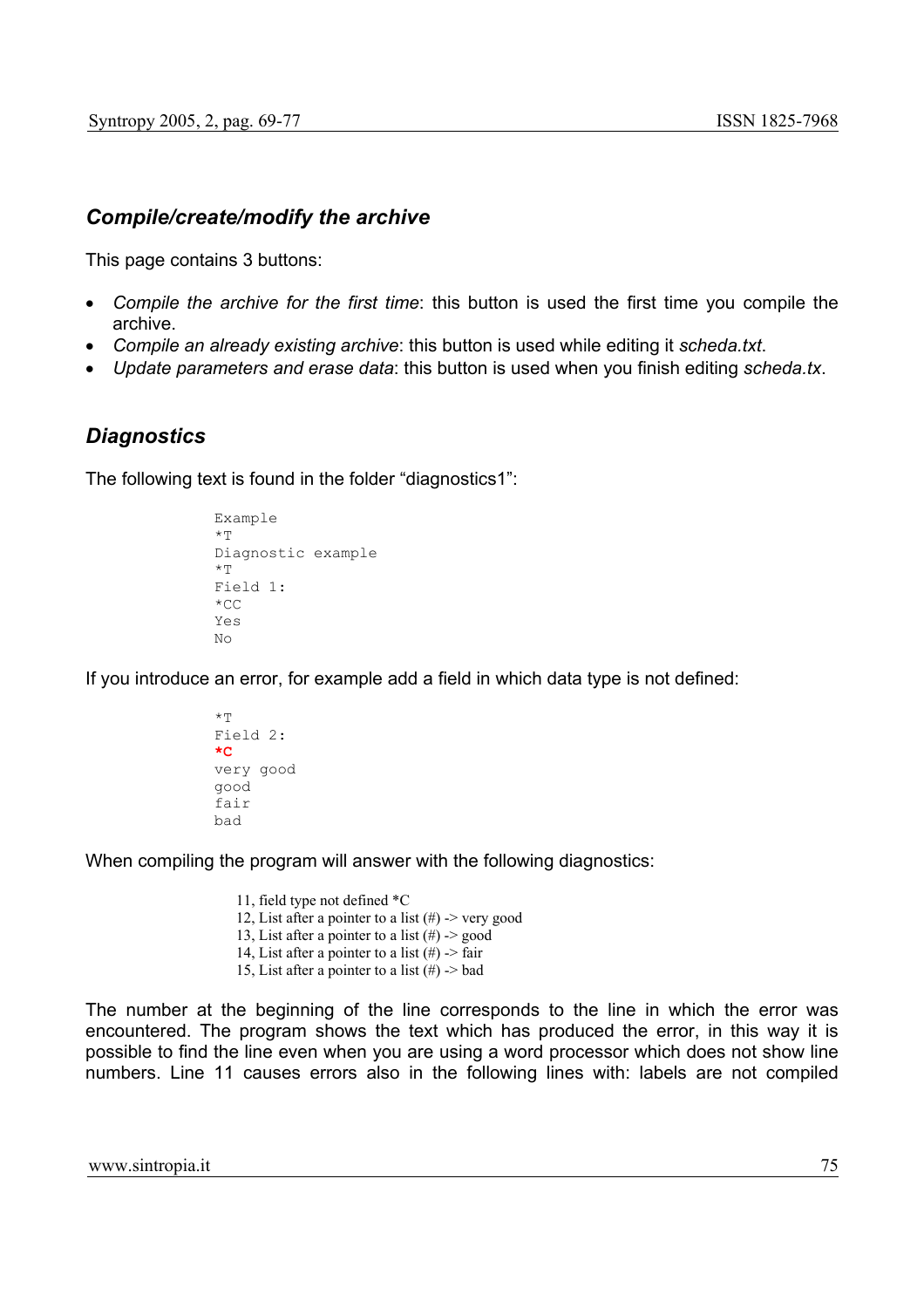correctly. Now, go back to *scheda.txt* and change \*C in \*CC (coded field) and compile again, no diagnostic file will appear.

#### **The use of Wordpad**

Sintropia-DS editing window can handle files up to 32K (32,000 characters). When the form is long and complex the use of a word processor is more convenient; Wordpad is more convenient than Word, as Word does not allow to share files with other programs and it often adds special characters which produce compiling errors. *It is important to save the file as Text (.Txt).* 

#### *Page dimensions*

| <b>Edit a new archive</b>                                                            |                       |
|--------------------------------------------------------------------------------------|-----------------------|
| Edit of Scheda.Txt<br>Archive list<br>Compile/create/modify the archive<br>Directory | Page width and height |
| Page width and height                                                                |                       |
| horizontal pixels $(X)$ 800                                                          |                       |
| vertical pixels (Y) 610                                                              |                       |

When the width and the height of the page are changed it is necessary to compile again the form in order to update all the parameters with the new dimension parameters.

## **Optimizations**

When the editing of the form is over it might be useful to optimize some data-entry functions. Optimization options can be found in the window "Options" which is available at the end of the menu "Data". Let us see which options are available:

|                  | <b>Optimization options</b>                                                                                                                                  |
|------------------|--------------------------------------------------------------------------------------------------------------------------------------------------------------|
| <b>TABS</b>      | Tabs allow, during data-entry, to jump quickly to the next group of items.                                                                                   |
| <b>QUICK</b>     | When using coded fields it is possible to enter information in 3 ways:                                                                                       |
| DATA-            | choosing the label from the list of labels (check list)                                                                                                      |
| <b>ENTRY</b>     | writing the text of the label<br>2 <sub>1</sub>                                                                                                              |
| <b>FIELDS</b>    | 3. entering the code number of the label                                                                                                                     |
|                  | On a quick data-entry field it is possible to enter codes pressing one character: "0" to "9" for<br>codes "0" to "9" and "a" to "z" for codes from 10 to 35. |
| <b>FIELDS IN</b> | In coded fields, 0 is treated as the missing answer. In tests which use scores which go from 0                                                               |
| WHICH 0 IS       | to 10, 0 is treated as a coded label and it is necessary to increase this code by one (and                                                                   |
| CODED AS 1       | consequently all the other codes).                                                                                                                           |